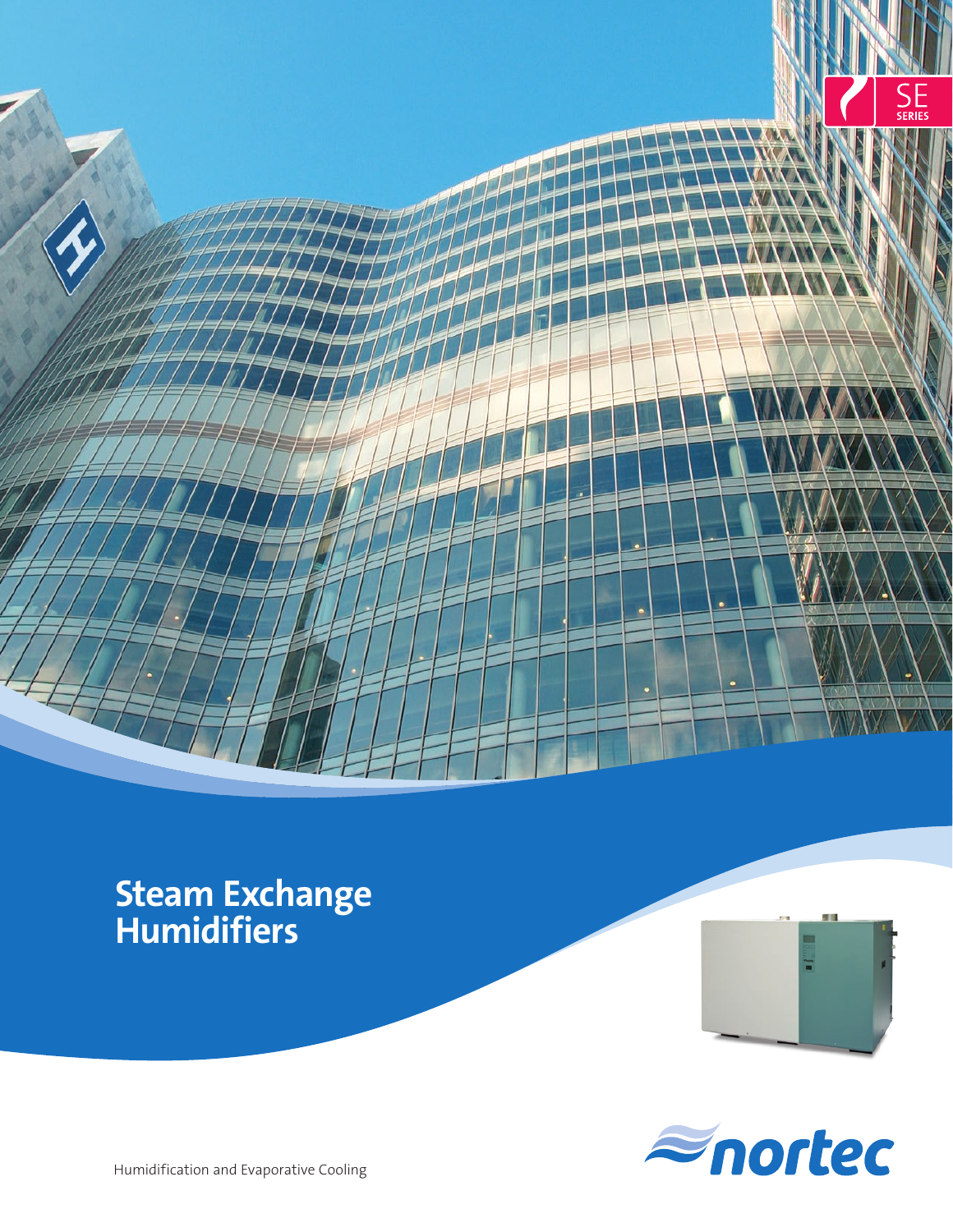





educational facilities government buildings institutional buildings printing plants museums and galleries commercial offices

## Humidifiers designed to deliver reliable humidity from facility steam boilers.

People spend 90% of their lives indoors, therefore the importance of correct temperature and humidity levels are critical to personal health and comfort. Too much humidity can be as destructive as too little.

Manufacturing and industrial processes are also directly affected by the indoor environment. Like people, machines work better in favorable surroundings. All equipment and processes respond in various ways to temperature and humidity fluctuations. For maximum performance, reliable temperature and humidity are essential.

In hospitals, universities, museums, galleries, and other facilities, boiler steam humidification is a tried and true way to achieve reliable humidity control.

Nortec SE-Series steam to steam heat exchange humidifiers use central facility steam as an energy source to boil potable, reverse osmosis, or deionized water. The result is clean, hygienic humidification steam, hospitals hospitals completely free of boiler chemicals and amines.

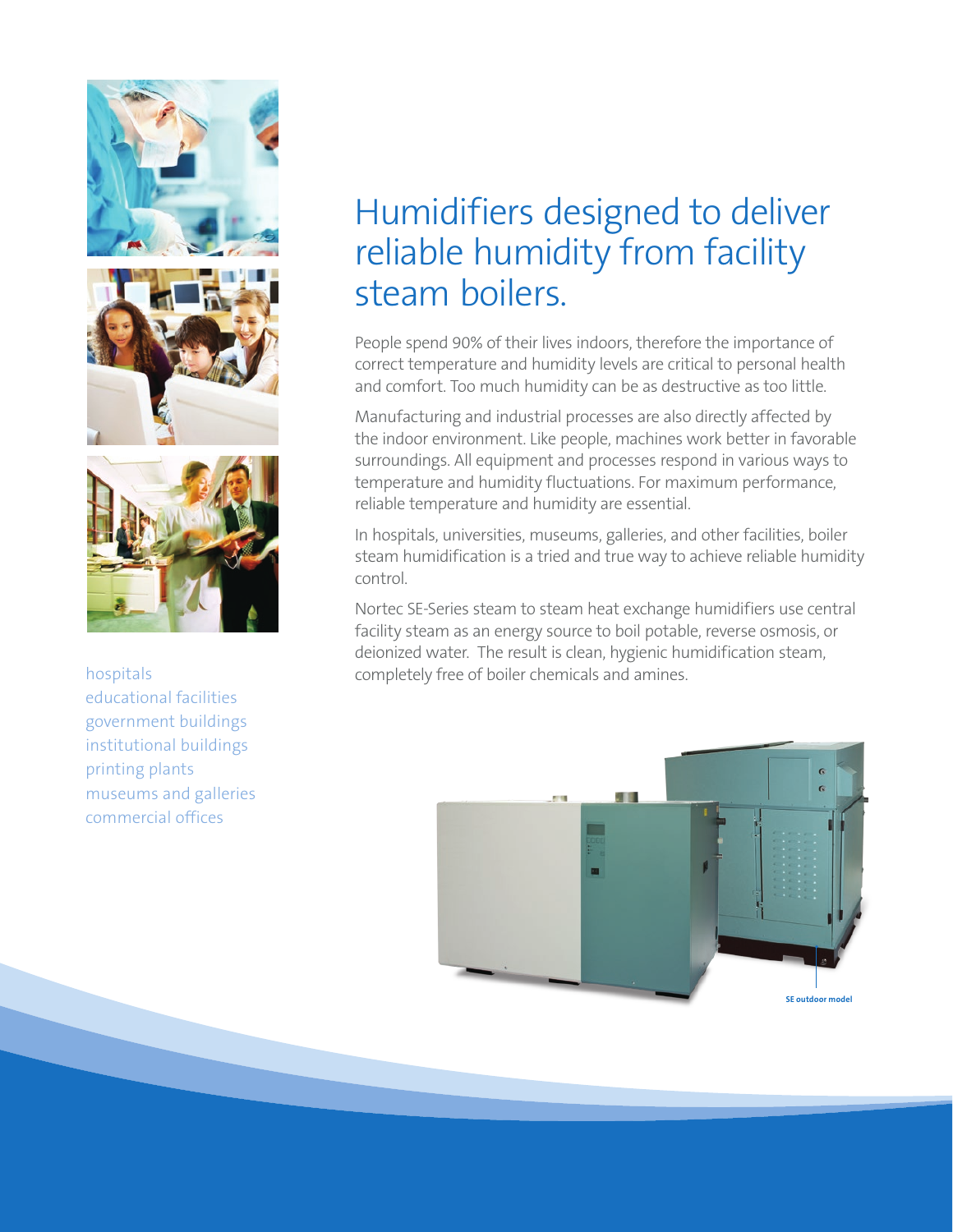

# **Technology**

Nortec **SE-Series** steam exchange humidifiers generate, clean, atmospheric steam using facility boiler steam as an energy source. Boiler steam passes through high-quality 316 stainless steel heat exchangers, turning fresh water into steam. This technique prevents chemical boiler treatments from being dispersed into the building air supply.

The SE-Series is a complete packaged humidifier and includes all required components, most of which are contained within the cabinetry. The humidifier is designed for easy installation, reliable operation, and rapid maintenance. Available capacities range from 50-1050 lbs/hr (23 to 475 kg/hr), when supplied with facility steam pressure at a maximum of 15 psi (1 bar).

- 2 models available: premium SETC and rugged outdoor SETC
- Capacities up to 1050 lbs/hr (475 kg/hr)
- "Total Controller" with backlit display
- Automatic scale management based on steam production
- All components suitable for RO, DI or potable water
- Built-in drain water cooling
- Fully modulating down to 15% of capacity
- Built-in float & thermostatic steam trap(s) and P-trap
- Fully insulated tank for efficient operation
- Pre-cleaning sequence for easier and faster maintenance
- Includes valve, actuator and strainer
- Building management system compatible

| <b>Features</b>                                                              |   |
|------------------------------------------------------------------------------|---|
| Complete cabinetry with insulation                                           | П |
| Side and top maintenance access (most capacities)                            |   |
| Stainless steel flat-surface heat exchanger                                  |   |
| Valve, actuator, wye strainer included                                       |   |
| Built-in float & thermostatic steam trap(s)                                  |   |
| Built-in drain water cooler                                                  |   |
| Precise water level indication system                                        |   |
| Fully modulating down to 15% of total capacity                               |   |
| Modulating demand signal acceptance                                          |   |
| Transducer signal acceptance                                                 |   |
| Single or dual modulation                                                    |   |
| LED unit status indicators                                                   |   |
| Dry contacts for remote fault indication                                     |   |
| 3-day drain with no call for humidity                                        |   |
| Full tank blow down capability via time of day,<br>timer, or signal from BMS |   |
| Automatic blow down cycles based on steam<br>production                      |   |
| Backlit LCD display and keypad                                               |   |
| On-screen unit status                                                        |   |
| Self-diagnostic capabilities                                                 |   |
| Fault and maintenance history                                                |   |
| Onscreen troubleshooting guide                                               |   |
| Networking capability up to 10 units                                         |   |
| Low and high relative humidity alarms                                        | ■ |
| Time to next maintenance alarm                                               |   |
| Keep warm feature                                                            |   |
| Water saving smart drain water cooling                                       |   |
| Pre-cleaning sequence                                                        |   |
| Freeze protection                                                            | ٠ |
| Floor stand                                                                  |   |
| Links-Series Building Management System                                      |   |